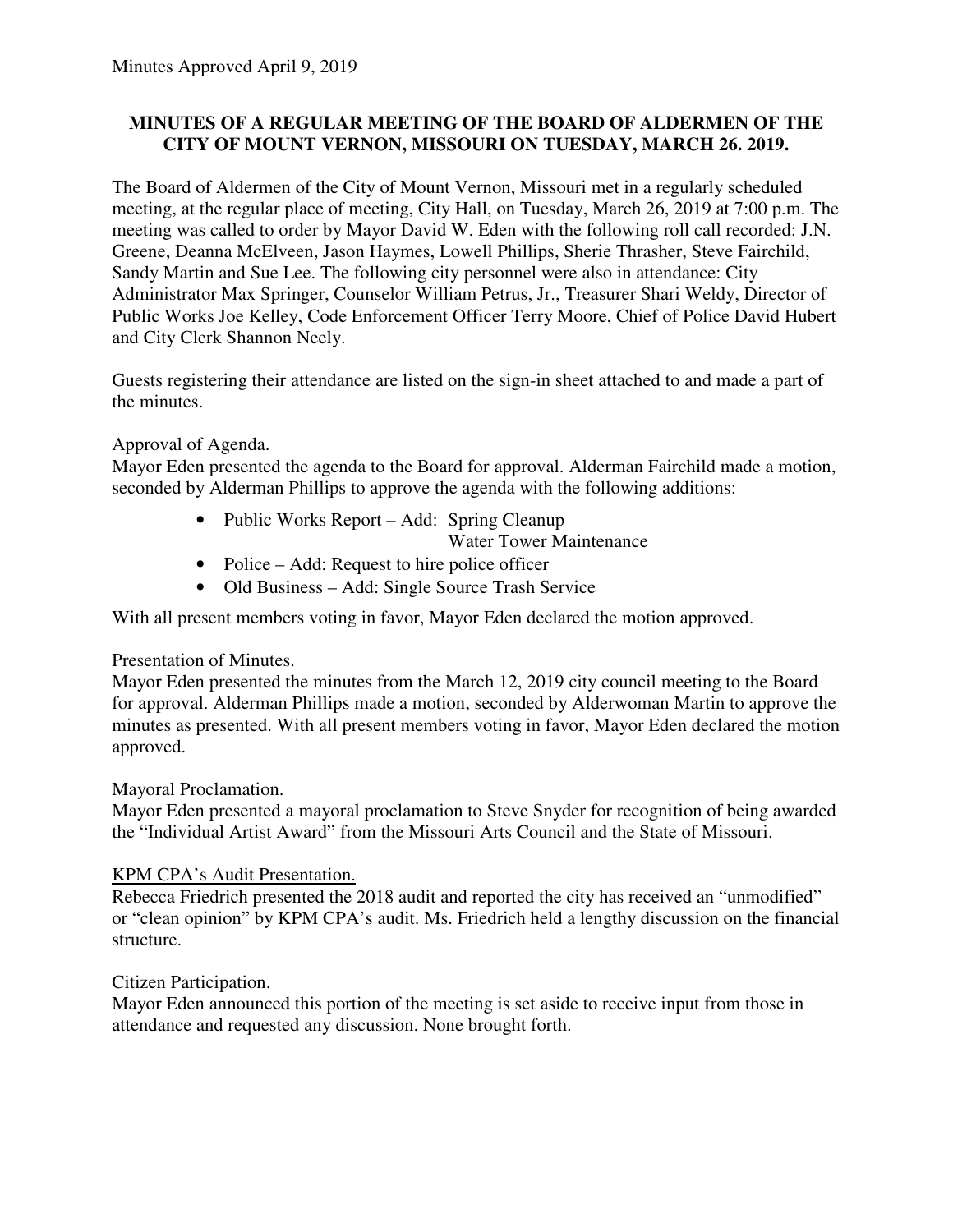## Ordinance.

**Bill No. 2019-06 re**: An ordinance authorizing execution of a contract by and between the City of Mount Vernon, Missouri, a municipal corporation and Anderson Engineering, Inc. for engineering services related to sidewalk improvement Phase 3 was read twice, by title only, with the following roll call vote recorded:

First Reading: AYES: Greene, McElveen, Haymes, Phillips, Thrasher, Fairchild, Martin, Lee NOES: None ABSTAIN: None ABSENT: None

Second Reading: AYES: Greene, McElveen, Haymes, Phillips, Thrasher, Fairchild, Martin, Lee NOES: None ABSTAIN: None

#### ABSENT: None

Bill No. 2019-06 was declared passed and sent to the Mayor for signature. Bill No. 2019-06 thus became Ordinance number .

#### Resolution.

**Bill No. (R)2019-01 re**: A resolution of the Board of Aldermen of the City of Mount Vernon, Missouri in support of the  $\frac{1}{2}$  cent sales tax to fund 911 communications and dispatching operations was read once, by title only, with the following roll call vote recorded:

AYES: Greene, McElveen, Haymes, Phillips, Thrasher, Fairchild, Martin, Lee NOES: None ABSTAIN: None ABSENT: None

Bill No. (R)2019-01 was declared passed and sent to the Mayor for signature. Bill No. (R)2019-01 thus became Resolution Number (R)2019-01.

#### Department Reports.

City Administrator.

Springer held discussion on the following items:

- Gibbs Park Storm Water/South Street Culvert Project. Springer presented a construction bid tab for the Gibbs Park Storm Water/South Street Culvert projects and recommended the Board accept the lowest and best bid from K & B Equipment. Discussion was held. Alderman Greene made a motion, seconded by Alderwoman Lee to accept bid from K & B Equipment for \$463,242.70. With all present members voting in favor, Mayor Eden declared the motion approved.
- Vocational Rehabilitation Summer Work Experience. Springer presented the Vocational Rehabilitation Summer Work Experience program to the Board and noted this allows providing a work-based learning experience in a competitive setting for students with disabilities. Discussion was held. Alderman Haymes made a motion, seconded by Alderman Phillips to partner with the Vocational Rehabilitation Summer Work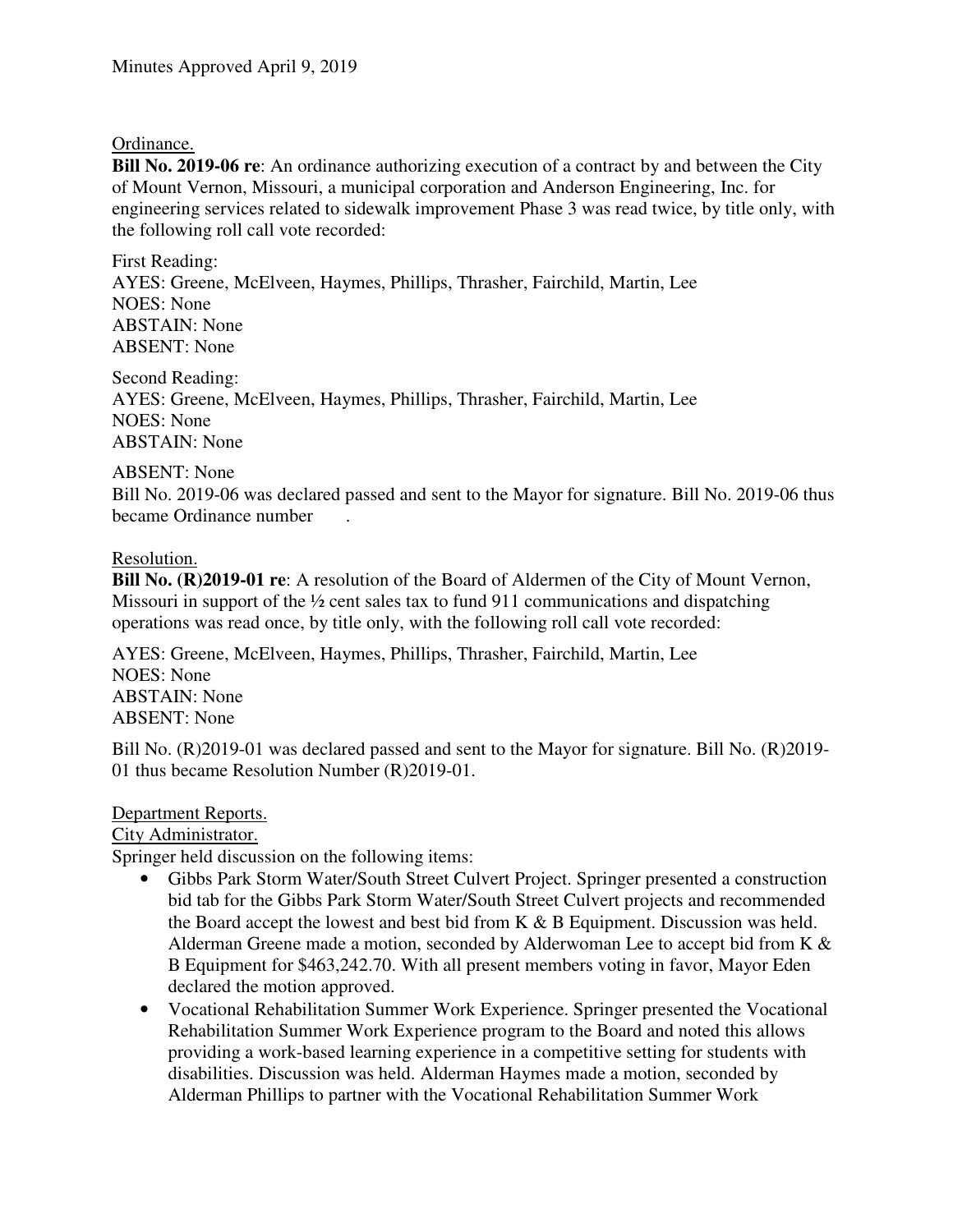Experience program to provide work experience to students with disabilities. With all present members voting in favor, Mayor Eden declared the motion approved.

- 600 N. Main Street. Springer requested the Board consider contracting a company to provide security and mowing services to the facility. Springer also requested if the Board wished to proceed with hiring an auction service to sell surplus items from the facility. Discussion was held. Mayor Eden noted it was a consensus of the Board to proceed with security, mowing and auction service for 600 N. Main Street.
- Business Expo. Springer noted the Chamber of Commerce's Business Expo is scheduled for April 6, 2019 from 9:00 a.m. to 2:00 p.m., located at The MARC. Discussion was held.

# Treasurer.

Weldy held discussion on the following items:

- Bills Paid. Weldy presented the Bills Paid report and requested any discussion. None brought forth.
- Bills over \$5,000. Weldy presented the bills over \$5,000 to the Board for approval. Discussion was held. Alderwoman Lee made a motion, seconded by McElveen to proceed with payment of bills over \$5,000 as presented. With all present members voting in favor, Mayor Eden declared the motion approved.
- February Treasurer Report. Weldy presented the February Treasure report to the Board for approval. Alderwoman Lee made a motion, seconded by Alderwoman Martin to approve the February Treasure Report as presented. With all present members voting in favor, Mayor Eden declared the motion approved.
- Investments. Weldy reported a certificate of deposit at Edward Jones matured on March 26, 2019 and will present at the first meeting in April for investment. Discussion was held.

# Director of Public Works.

Kelley held discussion on the following items:

- Chemical Purchase. Kelley requested the Board approve purchase of chemicals for the Golf Course. Kelley noted this is a budgeted item. Discussion was held. Alderwoman Lee made a motion, seconded by Alderman Phillips to proceed with payment of \$15,445.52 for chemicals for the Golf Course. With all present members voting in favor, Mayor Eden declared the motion approved.
- Spring Clean-up. Kelley reported Spring Clean-up is scheduled for Friday, April 26, 2019 and Saturday, April 27, 2019.
- Water Tower Maintenance. Kelley reported Well #4 is in the process of being pressurecleaned in preparation for maintenance contractor to repaint the interior. Discussion was held.

# Code Enforcement.

Moore held discussion on the following items:

• Walnuts Motel Injunction. Moore reported an injunction was granted on March 14, 2019 by the courts to 417 Rentals, LLC to prevent renting of efficiency apartments at the Walnut Motel, located at 301 W. Mount Vernon Blvd. Moore noted residents were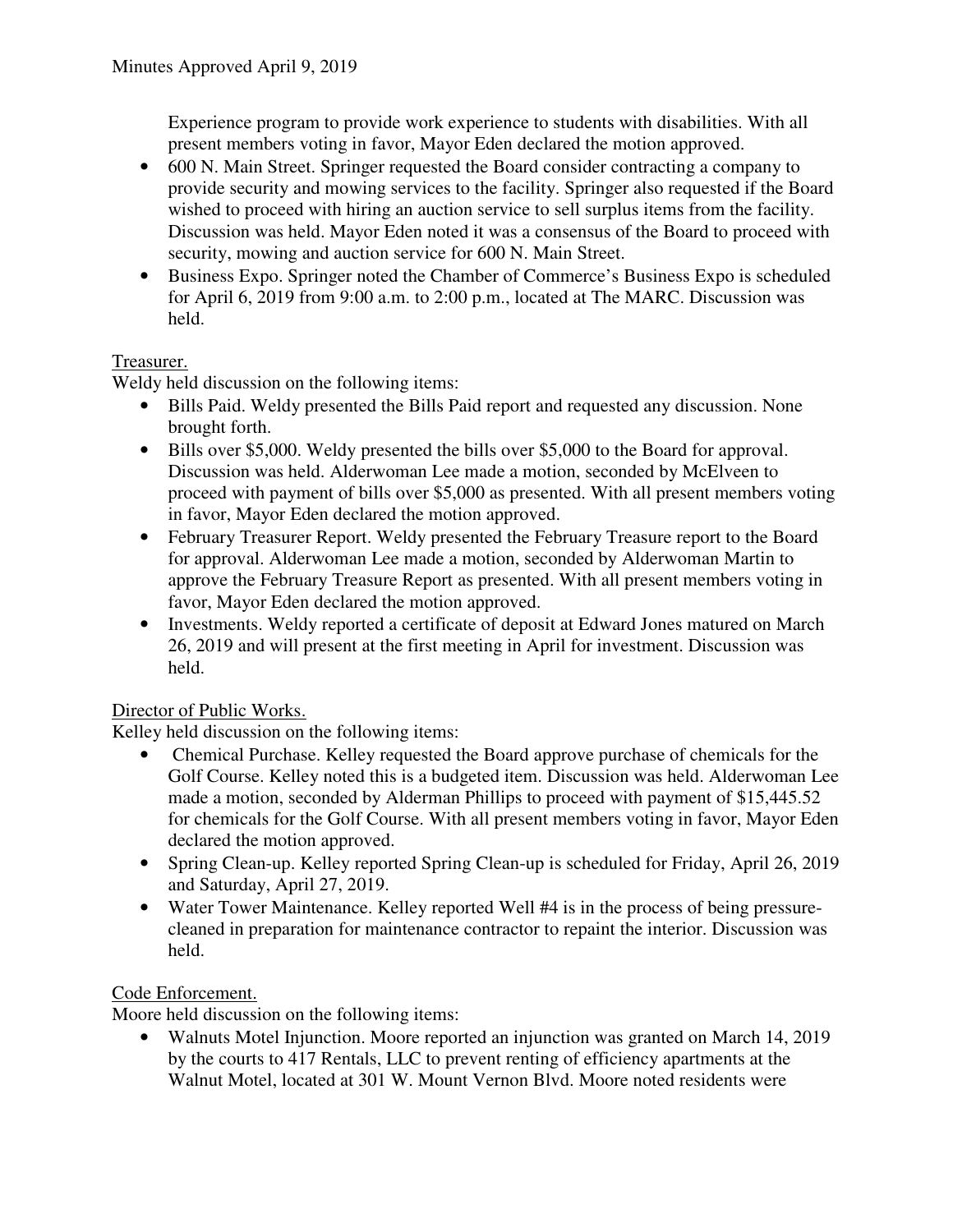notified in person and by literature posted at the location that would give the tenants until March 28, 2019 to vacate the facility. Discussion was held.

# Police.

Hubert held discussion on the following items:

- Live Scan Grant. Hubert reported the Missouri Police Chiefs Charitable Foundation has awarded the ELSA Live Scan Station grant to the city. Hubert noted this grant is funded under the Law Enforcement Terrorism Prevention Program. Hubert added fingerprinting is a requirement by law. Discussion was held. Alderman Fairchild made a motion, seconded by Alderwoman McElveen to approve accepting grant award and paying \$320.00 for city share of grant. With all present members voting in favor, Mayor Eden declared the motion approved.
- Tattoo Policy. Hubert requested the Board consider revising the tattoo policy to allow visible tattooing. Discussion was held. Alderwoman Lee made a motion, seconded by Alderman Phillips to allow visible tattooing except for any offensive tattoos as determined by the Chief of Police. With all present members voting in favor, Mayor Eden declared the motion approved.
- Request to Hire. Hubert recommended the Board hire Kristen Butterworth as a patrol officer to fill vacancy. Alderman Greene made a motion, seconded by Alderman Phillips to hire Kristin Butterworth as an entry level police officer. With all present members voting in favor, Mayor Eden declared the motion approved.
- Letter of Commendation. Hubert presented a letter of commendation for officers Ed Evatt and David Young who assisted Dr. Josh Ladd, Mount Vernon High School Principal, during a potentially dangerous situation.

## New Business.

Mayor Eden requested any new business to be brought to the floor for discussion. Alderman Haymes reported he would be interested in serving on the Lawrence County 911 Board. Discussion was held.

## Old Business.

Mayor Eden requested any old business to be brought to the floor for discussion. Springer reported some research has been done on how other cities have handled billing for trash service. Discussion was held. Mayor Eden determined it was a consensus of the Board to proceed with submitting single source trash service out to bid.

Alderwoman Martin requested status of 109 N. Hickory Street remodel job. Discussion was held. Mayor Eden announced the study session for Tuesday, April 9, 2019 will be conducted at 109 N. Hickory Street to tour the facility.

## Adjournment.

Mayor Eden announced with no further business listed on the agenda, the meeting was adjourned. Meeting adjourned at 7:53 p.m.